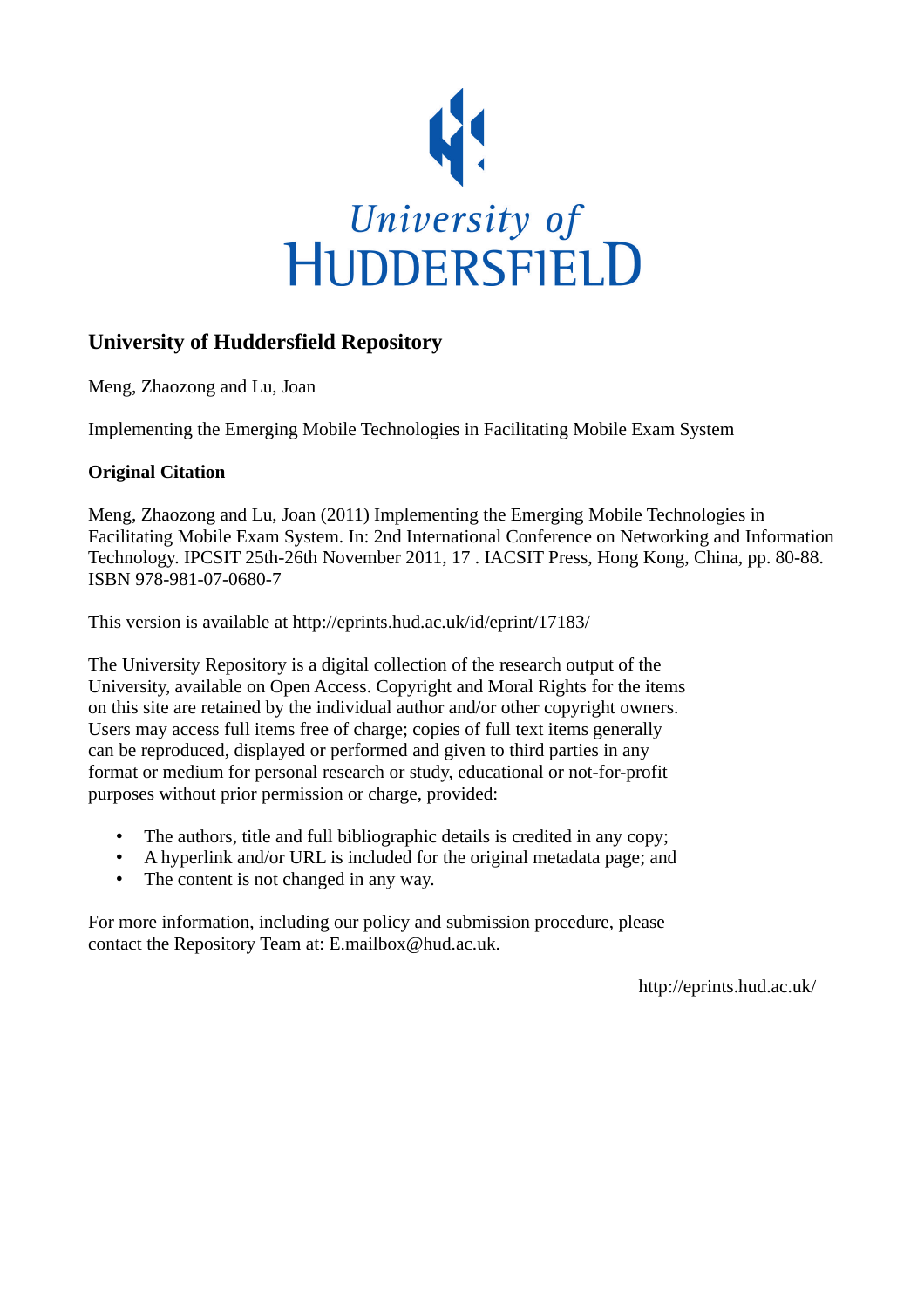# **Implementing the Emerging Mobile Technologies in Facilitating Mobile Exam System**

Zhaozong Meng, Joan Lu School of Computing and Engineering University of Huddersfield Huddersfield, West Yorkshire, HD1 3DH, UK {z.meng, j.lu}@hud.ac.uk

*Abstract***—Because of the wide possession of the handheld mobile devices, the application of the mobile technologies in enhancing learning activities attracts much research interest. This investigation aims at implementing students faced mobile technologies into test and exam to simplify the exam management and performance assessment. The research work focuses on the aspects of mobile device and platform oriented design, light-weight and efficient application, fast and convenient question navigation, and performance assessment, etc. In order to conduct an appropriate information service to the heterogeneous resource limited devices, the context-aware service notion is introduced to the system design. The user profile and device information are modeled and managed efficiently according to the data characteristics and their interrelationships for information adaptation. The assessment module can provide statistical results for learning performance analysis. A prototype system named Mobile Exam System (MES) is implemented on Apple iOS and Google Android OS in the current stage. Based on the work finished, some mobile oriented functions based on promising mobile technologies are suggested for next stages. The test and analysis demonstrate that the implementation of latest mobile technologies into exam is a successful attempt toward pervasive mobile learning and assessment.** 

*Keywords-Mobile computing, E-exam, Context-awareness, Mobile native application, Mobile Exam System (MES)*

#### I. INTRODUCTION

In the recent years, a lot of studies introduced the information and communication technologies (ICT) into the education area to enhance the teaching and learning activities [1, 2]. A typical example is the E-exam system that implements the technologies to simplify the examination process by computer aided control and automatic marking to reduce the complex paper work.

There are plenty of research publications on online Eexam systems. Yuan et al. presented a web-based examination system which carried out the examination and auto-grading for computer science education [3]. Huang et al. adopted S2SH and MVC web system development pattern to accomplish loose coupling to complete the essential function of online exam system, and the system increased the reusability of code and strengthened the flexibility and maintainability of the system [4]. Pang et al. proposed an online training and exam web service system architecture which characterized in high security, easy operation, powerful integration, easy maintenance and management [5].

Most computer based evaluation mechanisms are web based testing and they employ the client-server paradigm [6]. In some works, agent technology has been developed as a useful paradigm to break the limitations of the traditional distributed systems. Aye and Thwin presented an online exam system based on mobile agents to improve the performance of the system and its dependency on the underlying network [7]. Bhuvaneswari et al. proposed a centralized exam assessment system using mobile agents. This agent-based model considers the entire examination process and it significantly enhances the performance of the system [8]. Lu et al. proposed a database management architecture for mobile exam system [9]. A difficult challenge facing the E-exam system is the security problems such as authenticity, privacy, and cryptography, which are addressed in many literatures such as [10, 11, 12, 13].

The computer based E-exam systems are mature and strong in security and functionality. However, the stationary machines are too large in size for classroom learning. With the development of the mobile device capability and the wireless network infrastructure such as Wi-Fi and 3G, the mobile devices are widely used in different areas such as business, healthcare, and education [14]. On the other hand, the mobile devices ship many build-in modules, and become integrated personal information assistant. These mobile features make the mobile devices attractive and strong in many application scenarios. Thus, the application of mobile technologies in enhancing learning activities has attracted much research effort.

The rapid development of the mobile technology and its widespread application in diverse areas has motivated this research work to utilize the mobile technologies to facilitate the examination process. This investigation aims to verify the feasibility of applying the mobile technologies in facilitating the E-exam system. A case study of mobile exam system is designed and implemented as a validation study.

The remaining of this paper is structured as follows: section II presents the proposed MES system, and section III describes the system design and implementation. Followed by the results, testing, and discussion of the system in section IV, conclusions are drawn and future work is suggested in section V.

#### II. THE PROPOSED SCHEME

To solve the problems stated in the above section, a mobile based exam system MES is proposed in this work.

*A. Using Students' Mobile Devices for Test and Exam*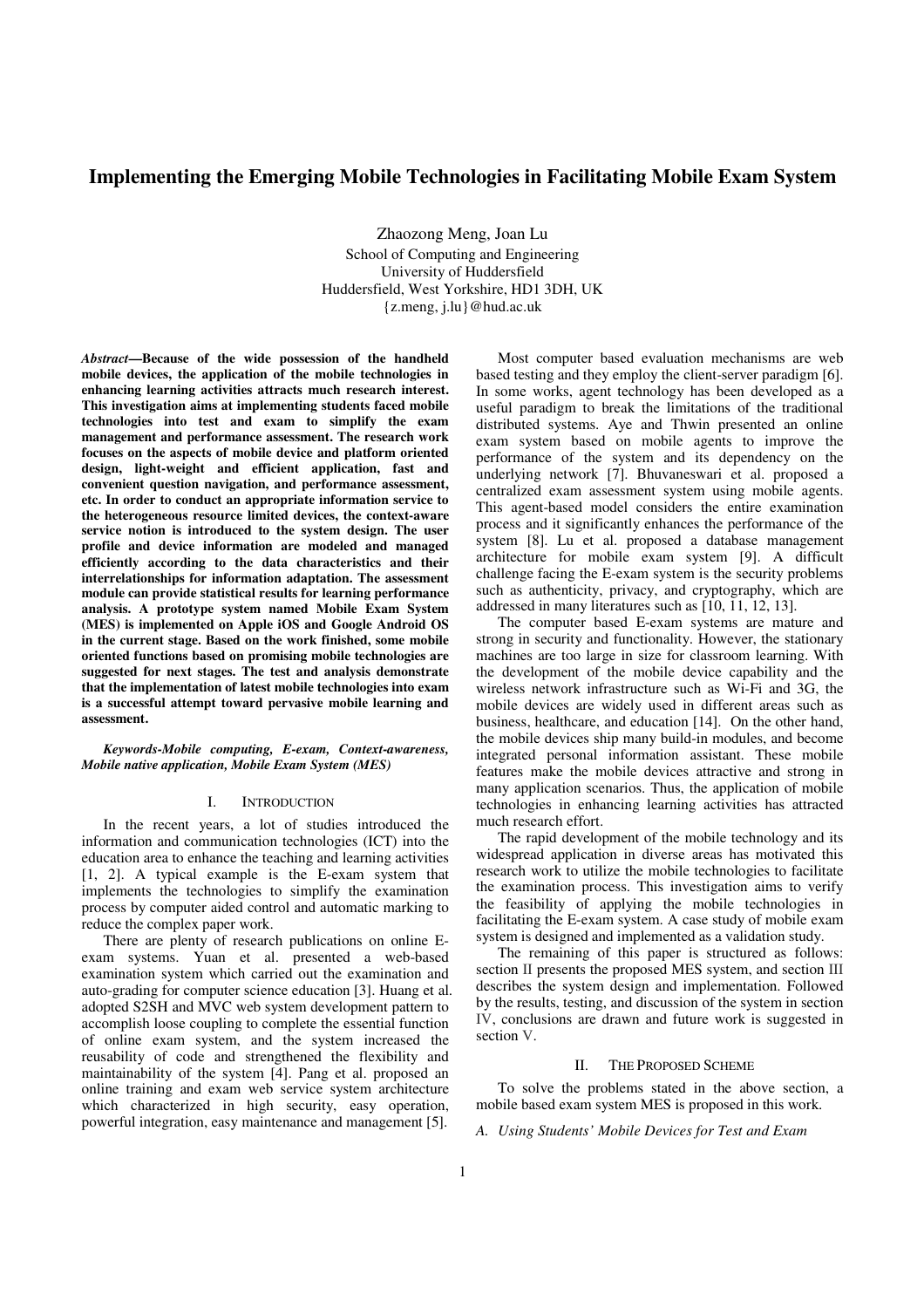Although there are weaknesses for the mobile devices, such as limited screen size, bandwidth, and battery life, there are also strengths employing mobile devices in exam compared to stationary computers:

- Handheld and portable. The mobile devices are small in size, easy to manipulate, and appropriate for classroom learning.
- It is student's personal belonging. Teachers do not need to prepare the devices, and students are familiar with their own devices.
- Improved computational power. The recent mobile phones and tablet PCs are stronger in hardware capability, operating systems, and applications.
- Plentiful build-in modules. Some build-in modules such as GPS and Bluetooth can be used to identify the students' authentication and provide adapted information for users.

#### *B. Mobile Device Oriented Application*

There are different approaches for mobile application development, such as SMS/MMS, mobile widget, mobile web application, mobile native application. For the mobile exam case where information interaction happens frequently, the mobile web application and mobile native application are the promising solution compared with the other peer approaches.

#### *1*) *Mobile Web Application*

Web application is an important approach for mobile devices. Most mobile devices in nowadays ship with a web browser, thus the web based approach is a cross-platform method for the closed mobile operating systems. Many web technologies are introduced to enhance the user experience of mobile web, such as Ajax, jQuery mobile, jQTouch, etc. With these web technologies, the web application can also acquire some mobile native sense.

# *2*) *Mobile Native Application*

The mobile native application is device and operating system specified application. Mobile application can only be developed with development tools supporting the operating system, and the functions fitting the device capability. This kind of applications can exploit the mobile device feature and generate good user experience with high efficiency. Table I gives the comparison of these two approaches [15].

TABLE I. MOBILE WEB AND MOBILE NATIVE APPLICATION

| <b>Approaches</b><br><b>Compare Items</b> | Mobile Web<br><b>Application</b> | <b>Mobile Native</b><br><b>Application</b> |
|-------------------------------------------|----------------------------------|--------------------------------------------|
| Cross-platform                            | Excellent                        | Poor                                       |
| User Experience                           | Good                             | Excellent                                  |
| Data Management                           | Limited                          | Excellent                                  |
| Development Complexity                    | Medium                           | Complex                                    |
| <b>Mobile Features</b>                    | Limited                          | Excellent                                  |
| Security Capability                       | Medium                           | Strong                                     |
| Context awareness                         | Medium                           | Strong                                     |

#### *C. Use the Mobile Devices' Capability*

The mobile device today is not just a telephony terminal. but an integrated mobile communication and computing assistant. Some build-in modules enables the system to

perform personalized information service, and these modules can be used in the system for information adaptation, user identification, etc.

# *D. The Proposed MES System*

# *1) Application scenario: face to face supervised and paper-based exam*

The proposed system aimed application environment is face to face supervised and paper-based formal exam. This system can also be used for informal test as learning performance assessment during classroom learning. Test questions in the MES system are objective questions.

*2) Equipment employed:Internet enabled mobile devices* 

This system aims to cover the dominant student faced internet enabled mobile devices. And in current stage, the task is to verify the mobile approach on dominant mobile operating systems: Apple iOS and Google Android OS.

*3) Development tool: Rhomobile* 

As the mobile operating systems are proprietary and rather closed, and the devices are heterogeneous in device feature, it is not easy to create one application to cover all the devices. Some mobile development tools claims to be able to cover many mobile OSs, special consideration may be required to achieve the desired functions. In this system, the Rhomobile, which claims to cover iOS, Android, Blackberry, and Windows mobile, is selected as the development tool to implement the MES system.

#### III. SYSTEM DESIGN AND IMPLEMENTATION

The mobile native application based MES system is different with the web based systems. This section presents the system architecture for efficient mobile exam system.

#### *A. System Design*

The system architecture and control logic of MES are given in Figure 1. The teacher uses PC to control the exam, and the students use mobile device to access and answer the questions. The server calculates the results and manages the results in backend database. The backend server is divided into six main functional modules, and the data is categorized into user profile, test state, test paper, and results data.



Figure 1. The System Architecture

The mobile client side contains the modules of question navigation and question answering. The test paper is loaded on the device when the user login with valid Test ID and user ID. The information of the exam paper is stored locally on the devices and most operations are finished on the mobile device. Thus, it reduces the information exchange with the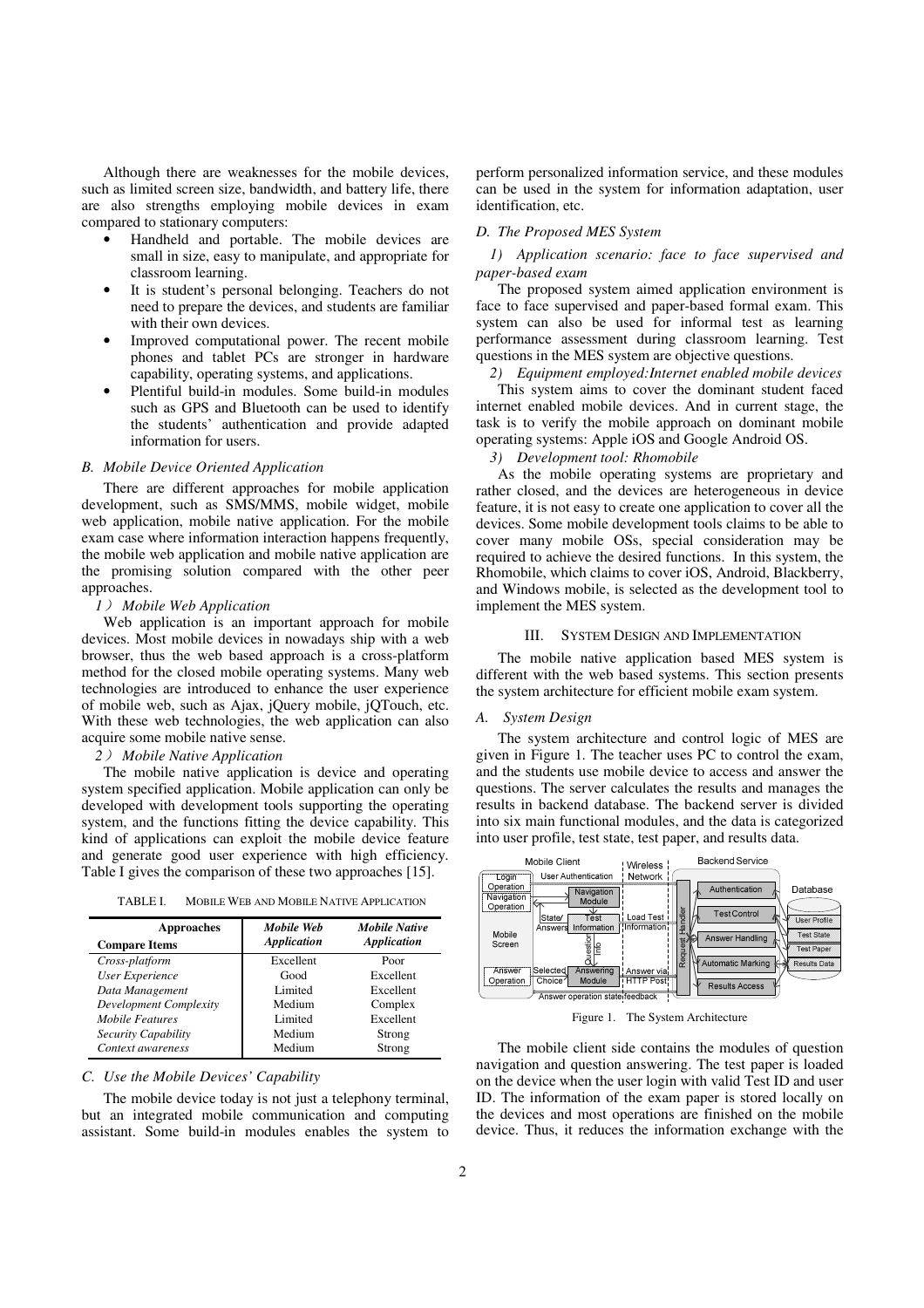backend server. When the students answer a question, the server handles the requests and gives a feedback to notify the students the state of the answering operation.

# *B. System Implementation*

The MES system is implemented with the above presented system architecture. The equipments, tools, communication medium, and technologies employed are:

- Mobile Devices: Apple iOS and Google Android
- Wireless Infrastructure: Wi-Fi/3G
- Test Setting and Management: Flex Builder Application on PCs and Mac Machines
- Service Architecture: Apache/PHP/MySQL
- Mobile Development Tool: Rhomobile
- Information Exchange Format: XML, JSON (JavaScript Objective Notation)
- *1) HCI Capability of the Mobile Devices*
- *a) Mobile Native Application Interface*

The design of the interface follows two principles: simple, and easy to use. In the first place, the information is simple and clearly presented. Then, the system is easy to learn and use so that the beginner can use it as the experienced. Compared with mobile web application, the mobile native application does not need the user to scroll up and down.

#### *b) Two-Tier Navigation Model*

To improve the efficiency of the navigation between questions, a two-tier navigation model is designed. The first tier of navigation buttons is on the top, and the second is on the bottom. For instance, button 1-5 in the first tier contains buttons 1 to 5 in the second tier which navigate to questions 1, 2, 3, 4, and 5. There is only one question displayed on the screen, so that the information can be clearly presented.

#### *c) State Feedback of Answering Operation*

When a student presses a button to answer a question, the state information will be returned to let the user know whether this operation is successful or not. Meanwhile, the pressed button is highlighted in a different colour. When the user navigates back to answered questions, the pressed button keeps the state as highlighted to notify which answer is selected in the previous operation.

#### *2) Security*

As the system is closed mobile application, it is strong in security compared with the web based applications. The main security concerns of the system are the authentication, privacy, and information encryption.

- Authentication. Only registered teacher and student users can login and use the system. The user may register with E-mail and device ID for user identification.
- Privacy. The information of each user is only available to the authorized users and managers.
- Information Encryption. Information exchange between server and the mobile clients via HTTP should be encrypted to avoid unauthorized tapping.
- *3) Efficiency and Speed*

For the resource constrained mobile devices, it is of great importance to effectively utilize the limited resource to enhance the efficiency. For MES, the following approaches are employed to reduce the burden of both the server and mobile devices, and promote the speed and efficiency:

#### *a) Reducing Data Interaction*

As the communication load is heavy for the server when there are a large number of students in the exam, it is a challenge for mobile device to frequently communicate with the server. Thus, reducing data interaction during the exam is an effective solution. In this system, from the system design, to the communication technology, all steps of design keep in mind the principle of reducing the data interaction.

#### *b) Light-weight Information Technologies*

To save the limited bandwidth of the wireless network and reduce internet latency, the light-weight data exchange formats are applied, such as XML and JSON. An example snippet of JSON is given in List 1.



List 1. Snippet of Test Information in JSON Format

#### IV. RESULTS AND TESTING

# *A. Results of the System*

#### *1) Functions Achieved*

The MES system employs the mobile devices and wireless networks, and eventually achieves the following functions in the current stage:

- Test paper preparation
- Test management (start, pause, finish, timing)
- Fast navigation, answering questions with mobile
- Operation state feedback and test answer overview
- Automatic marking with results and weights
- Results distribution in pie, bar, and column charts
- Results save to files (in .txt, .pdf, .xsl, .csv formats)
- Performance monitoring
- E-mail feedback for test results notification
- *2) Some Interfaces of the MES System*

*a) Test preparation* 

|                                                                | <b>MES - Test Preparation</b>           |                                      | <b>MES - Question Preparation</b> |        |           |
|----------------------------------------------------------------|-----------------------------------------|--------------------------------------|-----------------------------------|--------|-----------|
| <b>Test Preparation</b><br><b>Prepare Questions and Aswers</b> |                                         |                                      |                                   |        |           |
|                                                                |                                         | Index                                | <b>Questions</b>                  | Answer | Weight(%) |
|                                                                |                                         | 3                                    | A.B.C                             | Α      |           |
| 1.                                                             | <b>DTA</b><br><b>Get Test ID</b>        | 4                                    | A, B, C, D                        | D      |           |
|                                                                |                                         | 5                                    | A, B, C, D, E                     | D      |           |
| <b>Set Test Time</b><br>$\overline{2}$ .                       |                                         | 6                                    | Yes, No, Don't Know               | No     | Ξ         |
|                                                                |                                         | 7                                    | True,False,DontKnow               | False  |           |
|                                                                | $H$ 30 $\div$ M 0<br>÷s<br>÷<br>$\circ$ | 8                                    | A.B.C                             | с      |           |
|                                                                |                                         | 9                                    | A.B.C.D                           | Ċ      |           |
|                                                                |                                         | 10                                   | A.B.C.D.E                         |        |           |
| 3.                                                             | Set Number of Questions 15<br>÷         |                                      | 11 Yes, No, Don't Know            |        |           |
| 4.                                                             | <b>Prepare Questions</b>                | 10<br>-Please Set Question Answers-- |                                   |        |           |
|                                                                | <b>Submit</b>                           |                                      | A<br>в                            | c<br>D | E         |

Figure 2. Test Preparation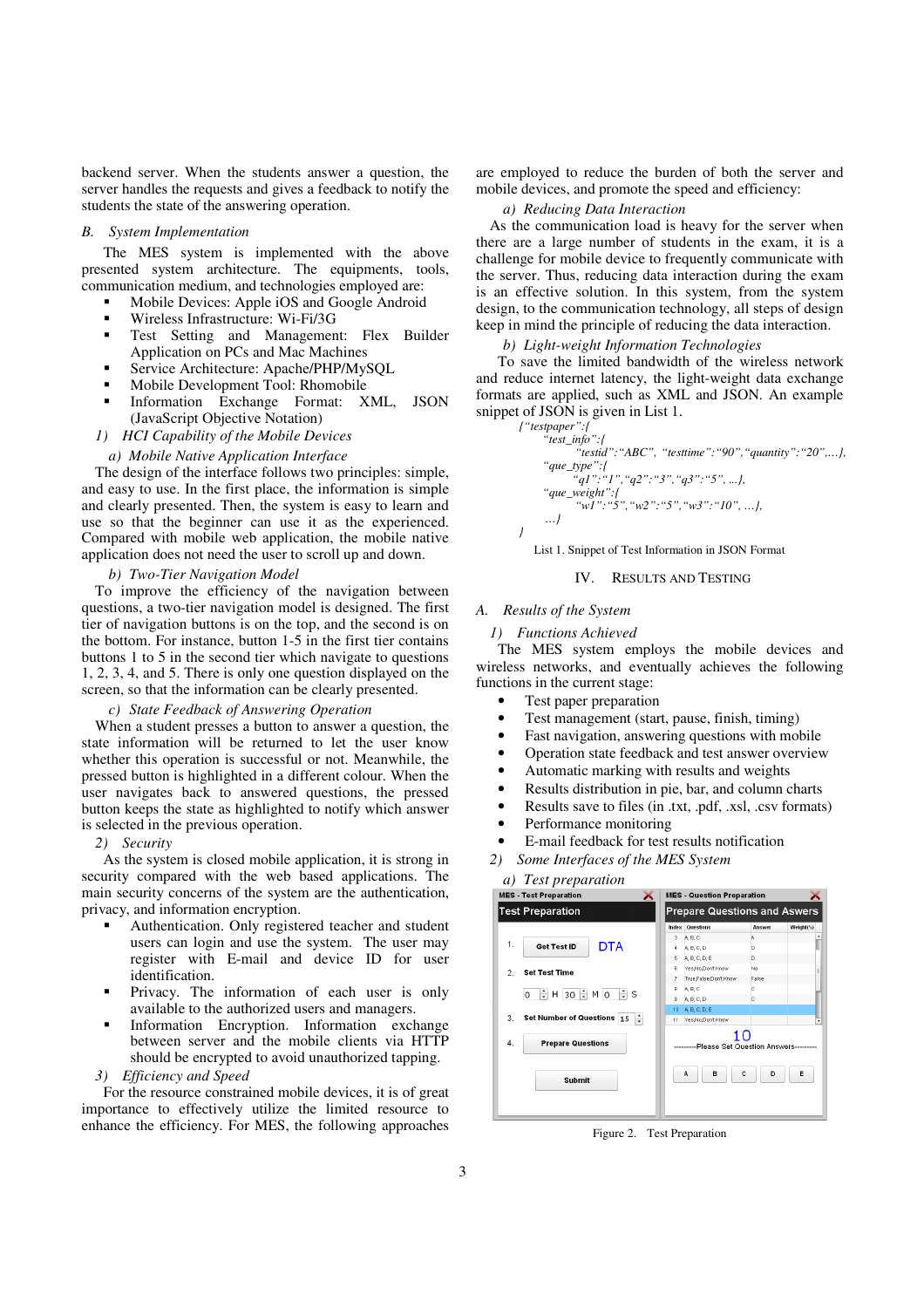The test information includes the test ID, number of questions, test duration, questions, weights, and answers. The interface for test preparation is given in Figure 2.

# *b) Statistical Results for the test*

The distribution of marks of the students is displayed in pie chart, bar chart, column chart, and table. And the data can be saved to .txt, .pdf, .xsl, .csv files, as what is shown in Figure 3.



Figure 3. Statistical Results of the Test

### *c) Student side mobile interface*

For the student side, the interface to navigate and answer questions is given in Figure 4. The state of the answering question operation is returned and displayed on the bottom.



Figure 4. MES Student Side Mobile Interface

- *B. Testing of the System* 
	- *1) Testing Strategy*
	- Test equipments: Apple iPhone, iPod, iPad, and Android phone - HTC Desire
	- Test Environment: Wi-Fi, and 3G network
	- Test Items: interface, functionality, speed, correction

#### *2) Testing Results*

TABLE II. TESTING RESULTS

| <b>Mobile Platform</b> |                            | Apple $iOS 4.3$ | Android 2.3  |
|------------------------|----------------------------|-----------------|--------------|
| <b>Test Items</b>      |                            | (iPhone 4)      | (HTC Desire) |
| Interface              | Layout of Elements         |                 |              |
|                        | <b>Information Display</b> |                 |              |
|                        | Fit screen size            |                 |              |
|                        | Page Navigation            |                 |              |
| Functionality          | Authentication             |                 |              |
|                        | Preparing test             |                 |              |
|                        | Test state control         |                 |              |
|                        | Answering questions        |                 |              |
|                        | Answering state feedback   |                 |              |
|                        | Student change mind        |                 |              |
|                        | Automatic marking          |                 |              |
|                        | Results distribution       |                 |              |
|                        | Results save to file       |                 |              |
| Speed                  | Login speed                |                 |              |
|                        | Get question speed         |                 |              |
|                        | Answering speed            |                 |              |
|                        | Result calculation speed   |                 |              |
| Correction             | Navigation error           | N               | N            |
|                        | Answer error               | N               | N            |
|                        | State feedback error       | N               | N            |
|                        | Automatic marking error    | N               | N            |
|                        | Display/save errors        | N               | N            |

*(Note:* √ *denotes correct or acceptable, and N for No error)*

- *C. Use Cases of the System* 
	- *1) Workflow of the MES*



Figure 5. Workflow of the MES

The MES system simplifies the procedure of exam with the mobile technologies for classroom teaching and learning. It allows the teacher to initiate the sequences  $1\rightarrow 2\rightarrow 3\rightarrow 4\rightarrow 5$  in Figure 5 to evaluate the students learning performance. Compared with the traditional exam process, the application of the mobile system are more efficient in automatic control and calculation.

### *2) Performance Monitoring*

Many of the peer research studies focus on the results collection and data management, which can be considered to be the main task of mobile exam system. This work keeps the data on the backend server, thus it can monitor the learners' performance for long term learning. Just like what is showed in Figure 6, the whole semester includes n tests, and learners' performance for each test is saved. At the ith test, results of the 1st to the ith test are showed in charts. At the end of the term, results of all the tutorials are collected. The results collected can be used for further analysis of learning activity.